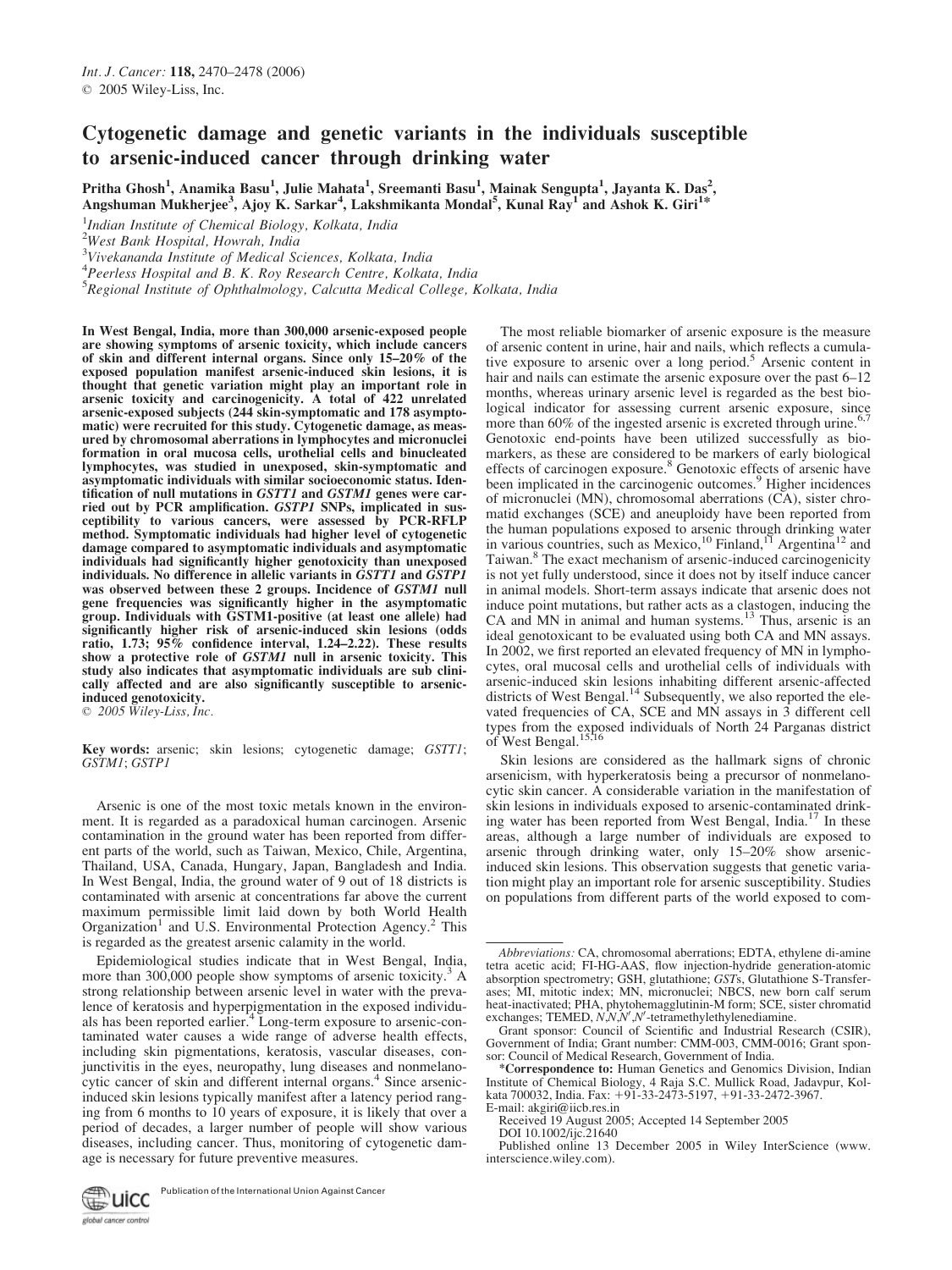| Parameters              | Unexposed group  | Arsenic-exposed<br>asymptomatic group | Arsenic-exposed<br>skin-symptomatic group |  |  |
|-------------------------|------------------|---------------------------------------|-------------------------------------------|--|--|
| Total Subjects $(n)$    | 102              | 178                                   | 244                                       |  |  |
| Mean age (range; years) | $39.16(13 - 70)$ | $38.65(15-75)$                        | $41.19(15-75)$                            |  |  |
| Addiction $[n(\%)]$     |                  |                                       |                                           |  |  |
| Smoker                  | 34(33.3)         | 49 (27.53)                            | 95 (38.93)                                |  |  |
| Nonsmoker               | 68 (66.7)        | 129 (72.47)                           | 149 (61.07)                               |  |  |
| Gender $[n \ (\%)]$     |                  |                                       |                                           |  |  |
| Male                    | 51               | 77                                    | 141                                       |  |  |
| Smoker                  | 20(39.22)        | 33 (42.86)                            | 76 (53.90)                                |  |  |
| Nonsmoker               | 31 (60.78)       | 44 (57.14)                            | 65(46.10)                                 |  |  |
| Female                  | 51               | 101                                   | 103                                       |  |  |
| Smoker                  | 14 (27.45)       | 16(15.84)                             | 19 (18.45)                                |  |  |
| Nonsmoker               | 37 (72.55)       | 85 (84.16)                            | 84 (81.55)                                |  |  |
| Occupation $[n (\%)]$   |                  |                                       |                                           |  |  |
| Male                    | 51               | 77                                    | 141                                       |  |  |
| Farmer                  | 26 (50.98)       | 42 (54.54)                            | 75 (53.19)                                |  |  |
| <b>Business</b>         | 8 (15.68)        | 19 (24.68)                            | 26 (18.44)                                |  |  |
| Daily wage earner       | 2(3.92)          | 2(2.6)                                | 11 (7.80)                                 |  |  |
| Teacher                 | 4 (7.84)         | 1(1.3)                                | 5(3.55)                                   |  |  |
| Service                 | 6(11.76)         | 1(1.3)                                | 7(4.96)                                   |  |  |
| Student                 | 3(5.90)          | 5(6.49)                               | 4(2.84)                                   |  |  |
| Unemployed              | 2(3.92)          | 7(9.09)                               | 13 (9.22)                                 |  |  |
| Female                  | 51               | 101                                   | 103                                       |  |  |
| Housewife               | 43 (84.31)       | 84 (83.17)                            | 86 (83.50)                                |  |  |
| Daily wage earner       | 2(3.93)          | 13 (12.87)                            | 15 (14.56)                                |  |  |
| Student                 | 6(11.76)         | 4(3.96)                               | 1(0.97)                                   |  |  |
| Service                 |                  |                                       | 1(0.97)                                   |  |  |

TABLE I – DESCRIPTIVE CHARACTERISTICS OF STUDY PARTICIPANTS

parable levels of arsenic in drinking water also show varying degree of individual susceptibility to arsenic-induced genetic damage, metabolism, methylation capacity and other health effects.13,18–20

Glutathione S-transferases (GSTs) constitute a superfamily of ubiquitous, multifunctional enzymes, which play a key role in cellular detoxification.<sup>21</sup> The GSTs catalyze the conjugation of xenobiotics and endogenous substances with glutathione (GSH), a tripeptide consisting of glycine, glutamic acid and cystine, and thereby plays a significant role in the inactivation and occasional activation of many electrophilic substances.<sup>22</sup> GSTs also modulate the induction of other enzymes and proteins important for cellular functions, such as DNA repair.<sup>23</sup> This class of enzymes is, therefore, important for maintaining cellular genomic integrity, and as a result, may play important role in cancer susceptibility. About 60% of Asians, 40% of Africans and 20% of Caucasians do not express  $GSTTI$ <sup>24</sup> Genetic variants of GST, alone or in combination with other genetic variations and environmental factors, were associated with a number of multifactorial diseases and conditions, such as smoking-related tumors, bladder cancer, colorectal cancer; esophageal cancer, myelodysplastic syndrome and leukemia, liver and renal diseases, and several other diseases like chronic obstructive pulmonary disease, bronchial asthma<br>and solar keratosis.<sup>25–30</sup> GSTP1 is widely expressed in normal epithelium and is also involved in the detoxification of carcino-<br>gens in different tissues.<sup>31,32</sup> *GSTP1* is overexpressed in tumors compared to normal tissues and has a role in cellular protection against oxidative stress.<sup>33,34</sup> Two cSNPs in *GSTP1*, resulting in missense changes of amino acids (*i.e.* Ile105Val and Ala114Val), have been implicated to susceptibility to various cancers.<sup>35,36</sup> GSTM1, GSTT1 and GSTP1 exhibit overlapping substrate specificity, suggesting that deficiencies of certain GST isoenzymes may be compensated by other isoforms.<sup>23,33</sup> To better understand the potential role of metabolic polymorphisms in arsenic toxicity, the combined effects of these 3 genes have been studied in this population. We have examined the cytogenetic damage and assessed the potential involvement of GSTM1, GSTT1 and GSTP1 genes in the skin-symptomatic and asymptomatic individuals exposed to arsenic. Attempt has also been made to correlate the genetic variation with cytogenetic damage studied in this population.

# Material and methods

Chemicals

RPMI medium-1640 powder (supplemented with <sup>L</sup>-glutamine and 25 mM HEPES buffer), new born calf serum heat-inactivated (NBCS), phytohemagglutinin powder (PHA M-form, lyophilized) and penicillin–streptomycin were purchased from Invitrogen (Carlsbad, CA). Cytochalasin B, trizma hydrochloride and ethylene di-amine tetra acetic acid (EDTA), colchicine powder ( $\sim$ 95%, HPLC), sodium arsenite and Giemsa stain powder were purchased from Sigma Chemical Company (St. Louis, MO). Acrylamide,  $\sum_{i=1}^{N}$  of  $\sum_{i=1}^{N}$  (can be seen,  $N$ ),  $N'$  -tetramethylethylenediamine (TEMED) were purchased from Amersham International, Buckinghamshire, UK. Sodium bicarbonate (GR), concentrated hydrochloric acid, nitric acid (minimum 69% GR), sulfuric acid, glacial acetic acid, methanol, potassium chloride (analytical reagent), sucrose, magnesium chloride, sodium perchlorate, isopropanol and chloroform were obtained from E. Merck (India). AciI and BsmA1 enzymes were purchased from New England BioLabs, Beverly, MA.

#### Study design and selection of subjects

The districts of North 24 Parganas and Nadia were selected for our study, which were located about 100–120 km from the main metropolis Kolkata. Five villages from the 4 administrative blocks (Gaighata, Habra, Deganga and Baduria) of North 24 Parganas and one village (i.e. Dasdia) from Haringhata block of the district of Nadia were selected, since these villages were highly affected with arsenic contamination in their ground water.<sup>37</sup> In these 2 districts, tube wells are the main source of drinking water in the rural villages and the contaminated tube wells are scattered irregularly through out the study site. Initially, 4 trained volunteers were sent to the different villages for a door-to-door survey to find out the presence of skin lesions among the villagers. Then, both the individuals with skin lesions and without skin lesions were requested to attend the medical camp. Medical camps were organized in this area to collect biological samples (blood, hair, nail and urine) from the donors residing in the same area and sometimes belonging to the same family. First, physicians and dermatologists examined the study participants, and then, each participant was asked to complete a questionnaire that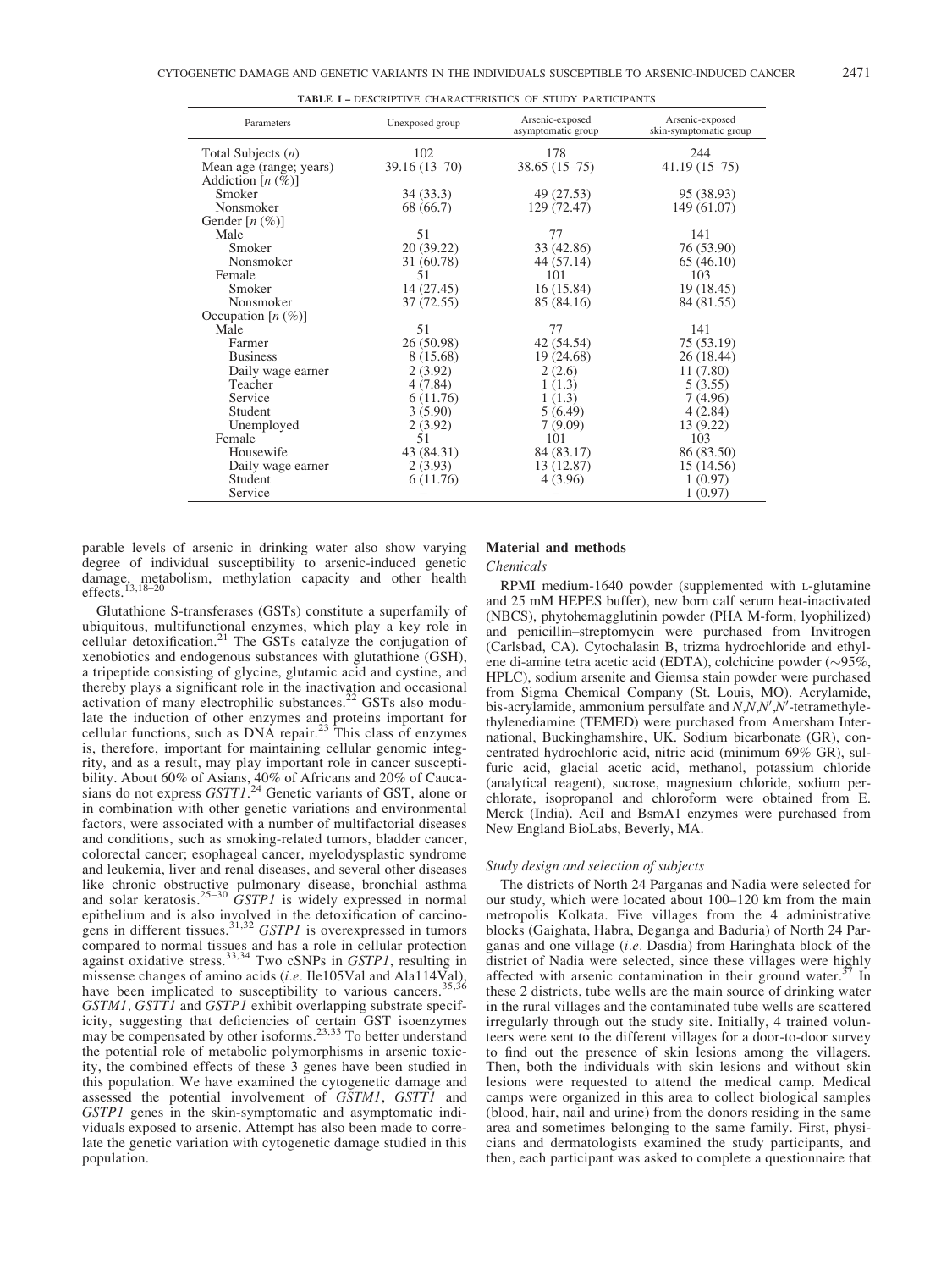2472 GHOSH ET AL.

elicited information on demographic factors, life style, occupation, diet, addiction and medical and residential histories. In addition, water used by the donors was also collected for assessment of arsenic content. After the clinical diagnosis, the arsenicexposed individuals in this study were classified into 2 groups, i.e. skin-symptomatic subjects who had cutaneous signs of arsenicism, like raindrop pigmentation, palmar and planter hyperkeratosis, hypo- and hyper-pigmentation, ulcerative lesions, gangrene and/or Bowen's disease and asymptomatic subjects who had no sign of arsenic-related skin lesions.

Blood samples were collected from a total of 422 unrelated donors comprising of 244 skin-symptomatic and 178 asymptomatic individuals, on the basis of their skin lesions (Table I). Among the skin-symptomatic individuals, 72.54% had raindrop pigmentation, 82.78% had keratosis and 47.54% had pigmentation. Out of the 422 individuals, analysis of cytogenetic damage was performed in a total of 204 subjects comprising of 105 skinsymptomatic subjects and 99 asymptomatic subjects (Tables IV and V). The cytogenetic data of exposed skin-symptomatic and asymptomatic individuals were compared with 102 unexposed subjects from east and west Midnapore districts. The unexposed group was matched to the exposed group by age, sex and socioeconomic status. This study was conducted in accord with the Helsinki II declaration and approved by the Institutional Ethics Committee.

In our study area, a large number of people smoke (mainly bidi) and chew betel quid and tobacco, which are the common habits among Indians. We excluded the heavy smokers (who smoke more than 7 bidi/day) and only included individuals with mild smoking (mainly bidi and/or with habit of chewing betel quid with tobacco) in our cytogenetic study. Thus, all the groups were further subdivided into 2 categories, smokers and nonsmokers. The smokers represented the current smokers and nonsmokers were those who never smoked. The smoker group included both betel quid chewers and few tobacco chewers. Occupational exposure to arsenic was ruled out, since majority of the study participants were farmers, businessmen and daily wage earners. Therefore, drinking water was the principal source of arsenic exposure in this region.

# Collection of water and biological samples for the estimation of arsenic content

Study participants were provided with acid-washed [nitric acid–water (1:1)] polypropylene bottles for collection of drinking water  $(\sim 100 \text{ ml})$  samples into which nitric acid (1.0 ml/l) was added later on as preservative.<sup>38</sup> First morning voids ( $\sim$ 100 ml) were collected in precoded polypropylene bottles for arsenic estimation, as these give the best measure of the recent arsenic exposure.<sup>6</sup> Immediately after collection, the samples were stored in salt–ice mixture and brought to the laboratory where they were kept at  $-20^{\circ}$ C until estimation of arsenic was carried out. Nail  $(\sim 250 - 500 \text{ mg})$  and hair ( $\sim 300 - 500 \text{ mg}$ ) samples were collected using blade/nail cutter. Hair samples were taken from more or less similar region of head, close to the scalp.<sup>39</sup> The arsenic content of the samples was analyzed at the School of Environmental Studies, Jadavpur University, Kolkata. Both the nail and hair samples were thoroughly cleaned for removal of exogenous arsenic, following the method of Das et  $al$ <sup>39</sup> Before estimation, the nail and hair samples were dried in a hot oven after treating them with concentrated nitric acid.<sup>39</sup> Flow injection-hydride generationatomic absorption spectrometry (FI-HG-AAS) was used for the estimation of arsenic in the collected samples. A Perkin–Elmer Model-3100 (Boston, MA) spectrometer equipped with a Hewlett–Packard (Houston, TX) Vectra computer with GEM software, Perkin–Elmer EDL System-2, arsenic lamp (lamp current 400 mA) was utilized for the purpose.

|       |                                                 |          | TABLE II-PRIMERS AND PCR CONDITIONS FOR THE TEST GENES (GST) AND CONTROL GENE (CYP)                   |                                                                      |
|-------|-------------------------------------------------|----------|-------------------------------------------------------------------------------------------------------|----------------------------------------------------------------------|
| Gene  | Primer $(5'-3')$                                | Location | PCR condition                                                                                         | Remarks                                                              |
|       | UHALUUGAALUUULHUAGUAUUUUH-IN                    | Exon 1   | 72°C for 30 sec for 30 cycles, using 1.5 mM $MgCl2$<br>94°C for 30 sec, $63^{\circ}$ C for 30 sec and | were amplified to estimate null genotype<br>These two exons of GSTT1 |
|       | RS-GUOROURCTOROGEOFOR<br>FS-CCCACACACOUDOUD-S-L | Exon 5   | 72°C for 30 sec for 30 cycles, using 1.5 mM $MgCl2$<br>94°C for 30 sec, $65^{\circ}$ C for 30 sec and |                                                                      |
|       | :LOOOLLOOOOOOLOKKKLOLOK-CH                      | Exon 2   | 94°C for 30 sec, $69^{\circ}$ C for 30 sec and                                                        | These two exons of GSTM1                                             |
|       | R2-CCACCGUUGOCACCACHT                           |          | 72°C for 30 sec for 30 cycles, using 2.0 mM $MgCl2$                                                   | were amplified to estimate null genotype                             |
|       | :)LHUUKUULKHLULUUKULLUU-LH                      | Exon 7   | 94°C for 30 sec, $58$ °C for 30sec and                                                                |                                                                      |
|       | R7-TACATGGATTATTE-                              |          | 72°C for 30 sec for 30 cycles, using 2.0 mM $MgCl2$                                                   |                                                                      |
| YP2D6 | LOCACACACACOUDULOLACACAC                        | Exon 6   | 94°C for 30 sec, 69°C for 30 sec and                                                                  | Control gene                                                         |
|       | R6-TCCCAGCAARTTGGGCC                            |          | 72°C for 30 sec for 30 cycles, using 1.5 mM $MgCl2$                                                   |                                                                      |
| NP2E  |                                                 | Exon 6   | 94°C for 30 sec, $65^{\circ}$ C for 30 sec and                                                        | Control gene                                                         |
|       | R6-ATGCACOCOCACCACCET                           |          | 72°C for 30 sec for 30 cycles, using 1.5 mM $MgCl2$                                                   |                                                                      |
| GTPI  | :UUUUKUHKUHHUHUHUHUKUHUKU-SH                    | Exon 5   | 94°C for 30 sec, $69^{\circ}$ C for 30 sec and                                                        | To estimate G allele frequency                                       |
|       | R5-CCCTGAAGAAGGTCAGC                            |          | 72°C for 30 sec for 30 cycles, using 1.5 mM $MgCl2$                                                   | by BsmA1 RFLP                                                        |
|       | .HOHORDDDHOHRRDRDDRDROU-9H                      | Exon 6   | 94°C for 30 sec, $62^{\circ}$ C for 30 sec and                                                        | To estimate C allele frequency                                       |
|       | UHUHCULUHUHUUKUKUHUUU-0M                        |          | 72°C for 30 sec for 30 cycles, using 1.5 mM $MgCl2$                                                   | by Acil RFLP                                                         |
|       |                                                 |          |                                                                                                       |                                                                      |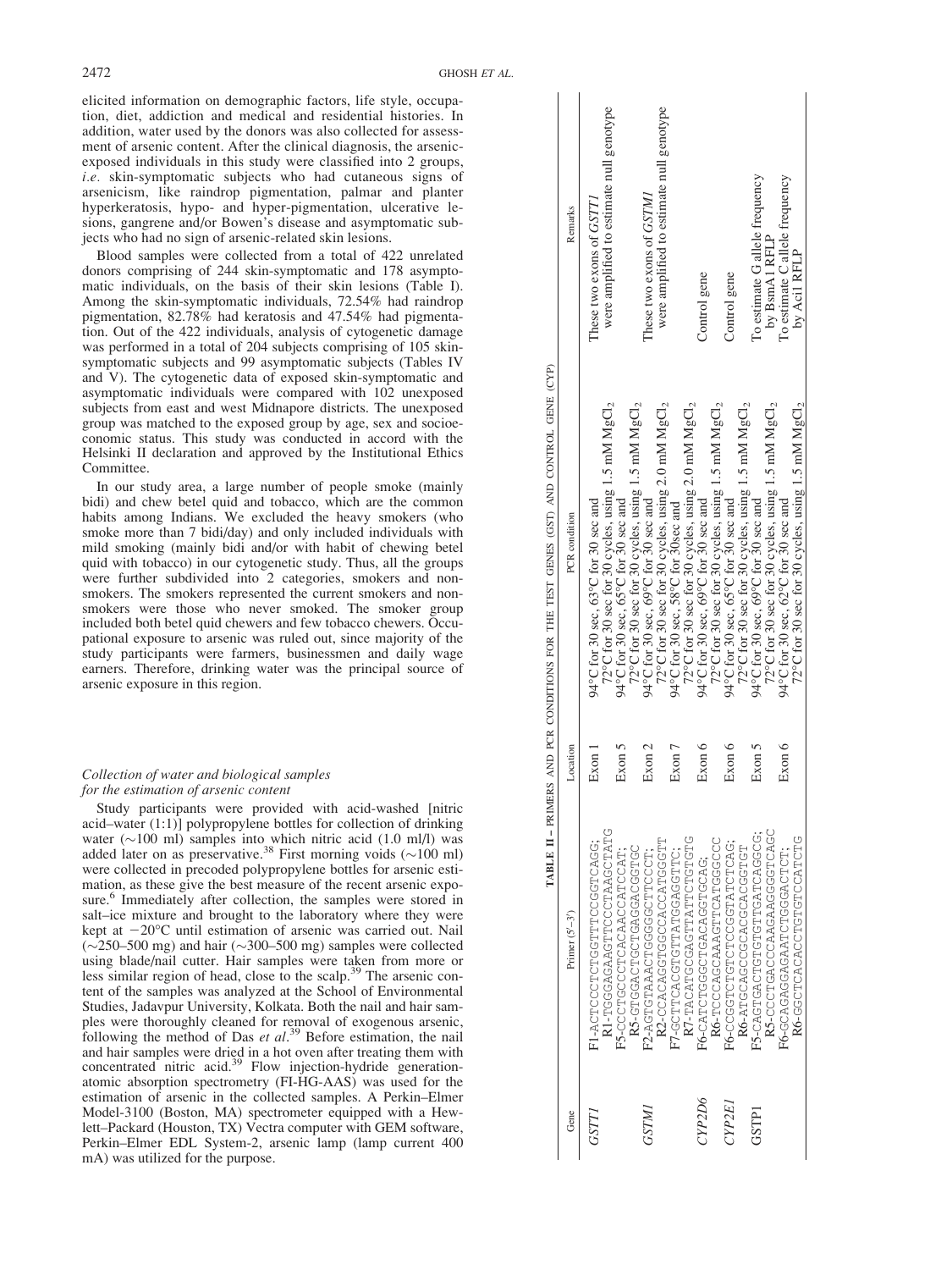|                                                            |                                     |                                     | omparison of unexposed with  |          | which was a complete that we can be a complete that we can be a complete that we have a complete the complete that the complete the complete that the complete the complete that the complete the complete the complete that t |                                                        |          |                                                           |                         |
|------------------------------------------------------------|-------------------------------------|-------------------------------------|------------------------------|----------|--------------------------------------------------------------------------------------------------------------------------------------------------------------------------------------------------------------------------------|--------------------------------------------------------|----------|-----------------------------------------------------------|-------------------------|
| arameters                                                  | Jnexposed group                     | aymptomatic group                   | asymptomatic group           |          | Skin-symptomatic group                                                                                                                                                                                                         | Comparison of unexposed with<br>skin-symptomatic group |          | Comparison of asymptomatic with<br>skin-symptomatic group |                         |
|                                                            | Aean arsenic conteni<br>$(N = 102)$ | whean arsenic content<br>$(N = 99)$ | confidence interval<br>(95%) | y-value  | Aean arsenic content<br>$(N = 105)$                                                                                                                                                                                            | onfidence interval<br>(95%)                            | p-value  | onfidence interval<br>(95%)                               | p-value                 |
|                                                            | 7.16                                |                                     | $70.3 - 220.$                | $0.001*$ |                                                                                                                                                                                                                                | 201.2–268.6                                            | $0.001*$ |                                                           | .06                     |
|                                                            | 26.16                               | 202.33<br>181.16<br>2.16<br>2.04    | 35.9-178.0                   | $0.001*$ | 242.06<br>185.35                                                                                                                                                                                                               | 35.0-183.4                                             | $0.001*$ | $-81.4$ to $1.90$<br>$-29.1$ to $33.6$                    | 0.889<br>0.246<br>0.683 |
|                                                            |                                     |                                     | $.805 - 2.841$               | $0.001*$ | 3.58                                                                                                                                                                                                                           | 2.222-3.262                                            | $0.001*$ | $-0.291$ to $1.129$                                       |                         |
| Water (µg/l)<br>Urine (µg/l)<br>Nail (µg/g)<br>Hair (µg/g) | 0.53                                |                                     | $.169 - 1.859$               | $0.001*$ | 2.13                                                                                                                                                                                                                           | $.310 - 1.903$                                         | $0.001*$ | 0.536 to 0.352                                            |                         |
|                                                            |                                     |                                     |                              |          |                                                                                                                                                                                                                                |                                                        |          |                                                           |                         |

TABLE III - ARSENIC CONTENTS IN WATER AND BIOLOGICAL SAMPLES OF THE UNEXPOSED AND ARSENIC-EXPOSED INDIVIDUALS TABLE III – ARSENIC CONTENTS IN WATER AND BIOLOGICAL SAMPLES OF THE UNEXPOSED AND ARSENIC-EXPOSED INDIVIDUALS

Two-sample t-test (large sample approximations).

Two-sample *t*-test (large sample approximations).<br>\*Significant at 1% level,  $p$ -value corrected up to three decimal. p-value corrected up to three decimal. \*Significant at 1% level,

|                                                                                 |                                                           | p-value                                        |                                                                      | ********<br>0.000.com<br>0.000.com                                                                                                                                                                                             |                                 |
|---------------------------------------------------------------------------------|-----------------------------------------------------------|------------------------------------------------|----------------------------------------------------------------------|--------------------------------------------------------------------------------------------------------------------------------------------------------------------------------------------------------------------------------|---------------------------------|
|                                                                                 | Comparison of asymptomatic<br>with skin-symptomatic group | Confidence interval (95%)                      |                                                                      | $2.26 - 3.40$<br>$1.56 - 2.57$                                                                                                                                                                                                 | $1.37 - 2.28$                   |
|                                                                                 |                                                           | p-value                                        | $0.000*$                                                             | $0.000*0.000*0.000*0.000*0.000*0.000*0.000*0.000*0.000*0.000*0.000*0.000*0.000*0.000*0.000*0.000*0.000*0.000*0.000*0.000*0.000*0.000*0.000*0.000*0.000*0.000*0.000*0.000*0.000*0.000*0.000*0.000*0.000*0.000*0.000*0.000*0.00$ |                                 |
| REQUENCIES IN THREE CELL TYPES IN THE UNEXPOSED AND ARSENIC-EXPOSED INDIVIDUALS | kin-symptomatic group $(N = 105)$                         | Mean MN /1,000 cells Confidence interval (95%) | $-7.55$ to $-6.65^2$<br>$-4.40$ to $-3.50^2$<br>$-4.33$ to $-3.85^2$ |                                                                                                                                                                                                                                |                                 |
|                                                                                 |                                                           |                                                | ).13                                                                 | $\frac{62}{5.01}$                                                                                                                                                                                                              |                                 |
|                                                                                 |                                                           | p-value                                        | $0.001*$                                                             | $0.001*$                                                                                                                                                                                                                       | $0.001*$                        |
|                                                                                 | Asymptomatic group $(N = 99)$                             | cells Confidence interval (95%)                | $-4.74$ to $-3.79$ <sup>1</sup>                                      | $-2.25$ to $-1.53$                                                                                                                                                                                                             | $-2.78$ to $-2.15$ <sup>1</sup> |
| <b>TABLE IV - MICRONUCLE</b>                                                    |                                                           | Mean MN /1,000                                 | 5.30                                                                 | 3.56<br>4.18                                                                                                                                                                                                                   |                                 |
|                                                                                 | Jnexposed group $(N = 102)$                               | Mean MN /1,000 cells                           | 2.03                                                                 | 1.67                                                                                                                                                                                                                           |                                 |
|                                                                                 | <b>Jell</b> type                                          |                                                |                                                                      | .ymphocyte<br>)ral mucosa cell                                                                                                                                                                                                 | Jrothelial cell:                |

 $0.001*$  6.01 0.001\*<br>0.001  $-2.15^1$  $-2.78$  to  $3.56$ <br>4.18 Urothelial cells 1.70 4.18  $\frac{1.67}{1.70}$ 

Two-sample t-test (large sample approximations).

Two-sample t-test (large sample approximations).<br><sup>1</sup>Comparison of unexposed with asymptomatic.<sup>-2</sup>Comparison of unexposed with skin-symptomatic.<sup>-\*S</sup>ignificant at 1% level; p-value corrected up to three decimal. p-value corrected up to three decimal. <sup>2</sup>Comparison of unexposed with skin-symptomatic. $-$ \*Significant at 1% level; 1Comparison of unexposed with asymptomatic.–

 $-4.33 \text{ to}$ 

 $-3.85^2$ 

 $^{2}$  0.000\* 1.37–2.28 0.000\*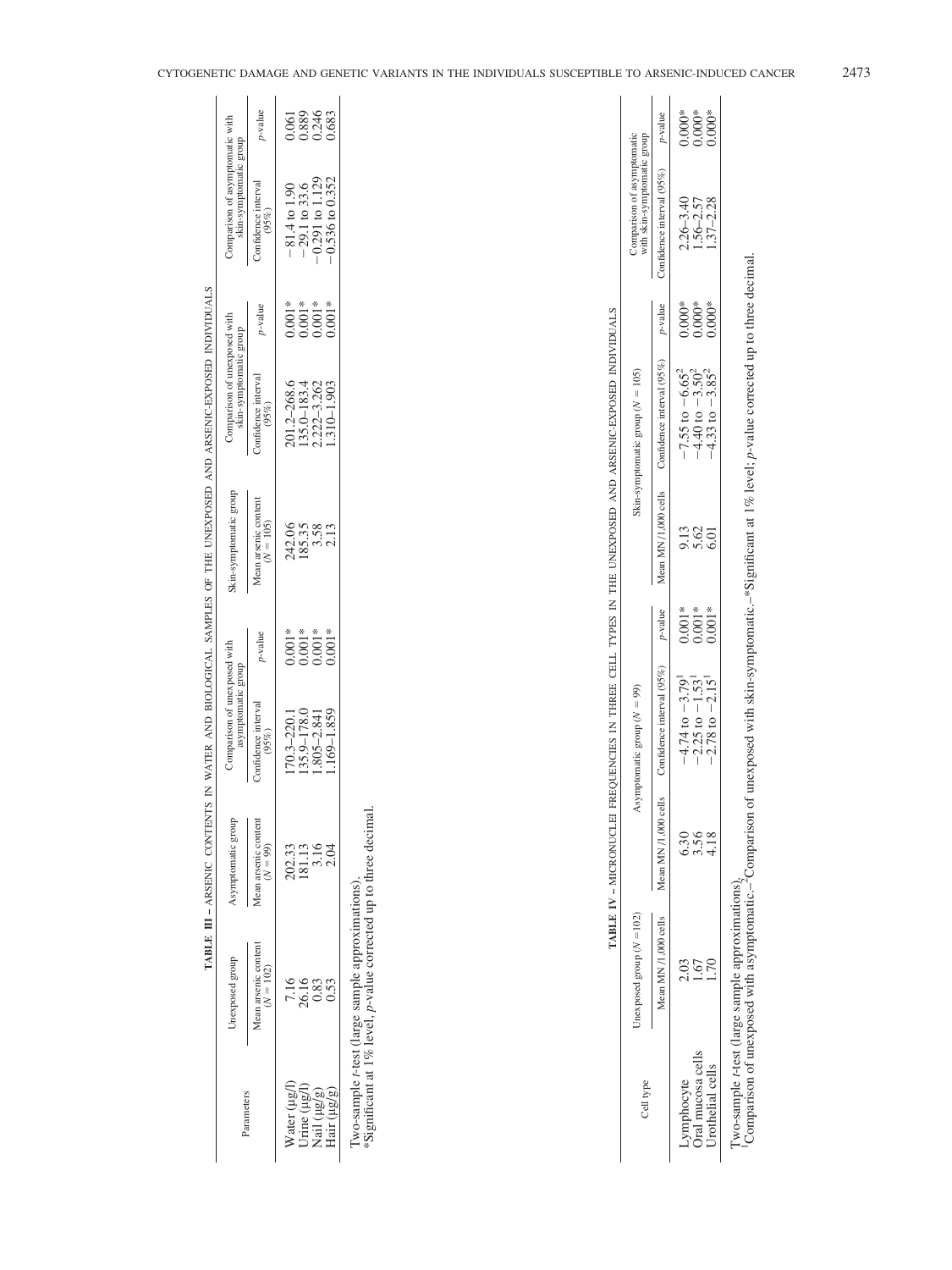## Collection of oral mucosa and urothelial cells for micronucleus assays

From each subject, oral mucosa cells were collected and processed in a buffer solution (0.1 M EDTA, 0.01 M Tris HCl and 0.02 M NaCl; pH 7.0) as described earlier.<sup>16</sup> Urothelial cells were recovered by centrifuging (1,000 rpm for 10 min) urine samples collected from study subjects and washing the cell pel-<br>lets with 0.9% NaCl.<sup>40</sup> Cell density was checked with a phase contrast microscope. The cell solution was either concentrated by centrifugation or diluted in the buffer solution (for oral mucosa cells) or 0.9% NaCl (for urothelial cells), as required. Once the desired cell density  $(1.5-2.0 \times 10^6)$  was attained, 50 ll of the cell suspension of both cell types was laid and spread well on clean, preheated (40 C) glass slides and allowed to airdry for 5–10 min. The slides were coded and fixed in methanol:-<br>acetic acid  $(3:1)$ , stained with Giemsa<sup>41,42</sup> and observed under the microscope. MN in oral mucosa cells were scored in accordance with the criteria reported by Tolbert et  $al.,<sup>43</sup>$  while urothelial cells were analyzed following the method of Reali et  $al$ .<sup>44</sup> At least 3,000 oral mucosa cells and 1,000 urothelial cells were scored per individual.

## Micronucleus assay from lymphocytes

Venous blood samples (5–7 ml) were obtained from each individual by venipuncture, and whole blood lymphocyte cultures were carried out for MN analysis as described earlier. All the MN slides were coded and at least 2,000 binucleated cells from each subject were examined for MN under the microscope. Smeared, clumped, overlapped, necrotic cells or those without intact nuclei were not recorded. Only those MN were noted which were (i) rounded or oval shaped; (ii) less than  $1/3$ the diameter of the main nucleus; (iii) in the same focal plane as the nucleus;  $(iv)$  of the same color, texture and refraction as the main nucleus and ( v) clearly separated from the main nucleus. Two trained research fellows crosschecked all MN scores to obviate the risk of bias, and the mean values were recorded.<sup>45</sup> Variability of repeated scoring of the slides by the same scorer was extremely low. The scorers were highly consistent on repeat counts and the concurrence between 2 scorers was good. All questionable MN were additionally assessed by a third scorer and a consensus result was accepted.

#### CA assay

From each subject, 5–7 ml venous blood was drawn and lymphocyte culture was carried for 72 hr, as described earlier.<sup>15</sup> All the slides of CA assay were coded, and from each individual subject, depending on the availability of good scoring metaphase plates, 50–100 metaphases were randomly scored for CA (chromatid and chromosome type). Gaps were also recorded but not included in the aberrations per cell. For mitotic index (MI) 1,000 cells per individual was scored from the same slides and expressed as a percentage.

# Analysis of GSTT1, GSTM1 and GSTP1 allelic variants

Genomic DNA was prepared from fresh whole blood by salting out method as described earlier.<sup>46</sup> Three glutathione transferase genes (i.e. GSTT1, GSTM1 and GSTP1) were amplified by polymerase chain reaction, as described in Table II. GSTT1 and GSTM1 genes were assessed for the difference in frequency of homozygous null mutation (if any) between the skin-symptomatic and asymptomatic groups of arsenic-exposed population. For this purpose, 2 terminal exons (*i.e.* 1 and 5) of GSTT1 and 2 internal exons (i.e. 2 and 7) of GSTM1 were amplified. To ensure that the absence of PCR products for any template was due to the presence of null mutation and did not result from the failure of the amplification reaction, 2 control genes (exon 6 for both *CYP2E1* and *CYP2D6*) were also amplified.

To study selected RFLPs (Ile105Val by BsmA1 and Ala 114Val by AciI) in GSTP1, exon 5 and exon 6 were amplified

|                                                                                                             |                                                           | y-value                           |                             |                      |                                  |
|-------------------------------------------------------------------------------------------------------------|-----------------------------------------------------------|-----------------------------------|-----------------------------|----------------------|----------------------------------|
|                                                                                                             | Comparison of asymptomatic<br>with skin-symptomatic group | mterval $(95\%)$<br>Confidence    | $-0.031$ to $-0.017$        | $4.666$ to $-3.788$  | 0.078 to 0.323                   |
|                                                                                                             |                                                           | $v$ -value                        | $0.001*$                    | $0.001*$             | $0.001*$                         |
|                                                                                                             | kin-symptomatic group $(N = 105)$                         | interval ( $95\%$ )<br>Confidence | $-0.076 \text{ to } -0.063$ | 7.504 to $-6.400$    | $0.165$ to $0.4092$              |
|                                                                                                             |                                                           | 10. of subjects)<br>Mean CA/cell  | 0.094                       | 9.08                 | $\overline{4}$                   |
|                                                                                                             |                                                           | p-value                           | $0.001*$                    | $0.001*$             | 0.172                            |
| TABLE V – CHROMAL ABERRATIONS AND MITOTIC INDEX IN LYMPHOCYTES OF UNEXPOSED AND ARSENIC-EXPOSED INDIVIDUALS | symptomatic group $(N = 99)$                              | nterval $(95\%)$<br>Confidence    | $-0.050$ to $-0.041$        | $-4.666$ to $-3.788$ | $-0.038$ to $0.212$ <sup>1</sup> |
|                                                                                                             |                                                           | 10. of subjects)<br>Aean CA/cell  |                             | ೦.೫ ತ<br>೧.೫ ತ       |                                  |
|                                                                                                             | Unexposed<br>group ( $N = 102$ )                          | Mean CA/cell<br>no. of subjects)  |                             | 0.024<br>2.12        | 1.73                             |
|                                                                                                             | /ariables                                                 |                                   | <b>A/cell</b>               | Aberrant cell        | Aitotic index                    |

 $\Box$  $\sim$  1  $\overline{\phantom{a}}$ 

 $\mathbf{L}$ 

Two-sample t-test (large sample approximations).<br><sup>1</sup>Comparison of unexposed with asymptomatic.–<sup>2</sup>Comparison of unexposed with skin-symptomatic.–\*Significant at 1% level; *p*-value corrected up to three decimal. Iwo-sample 1-test (large sample approximations).<br>Comparison of unexposed with asymptomatic.–2Comparison of unexposed with skin-symptomatic.–\*Significant at 1% level; p-value corrected up to three decimal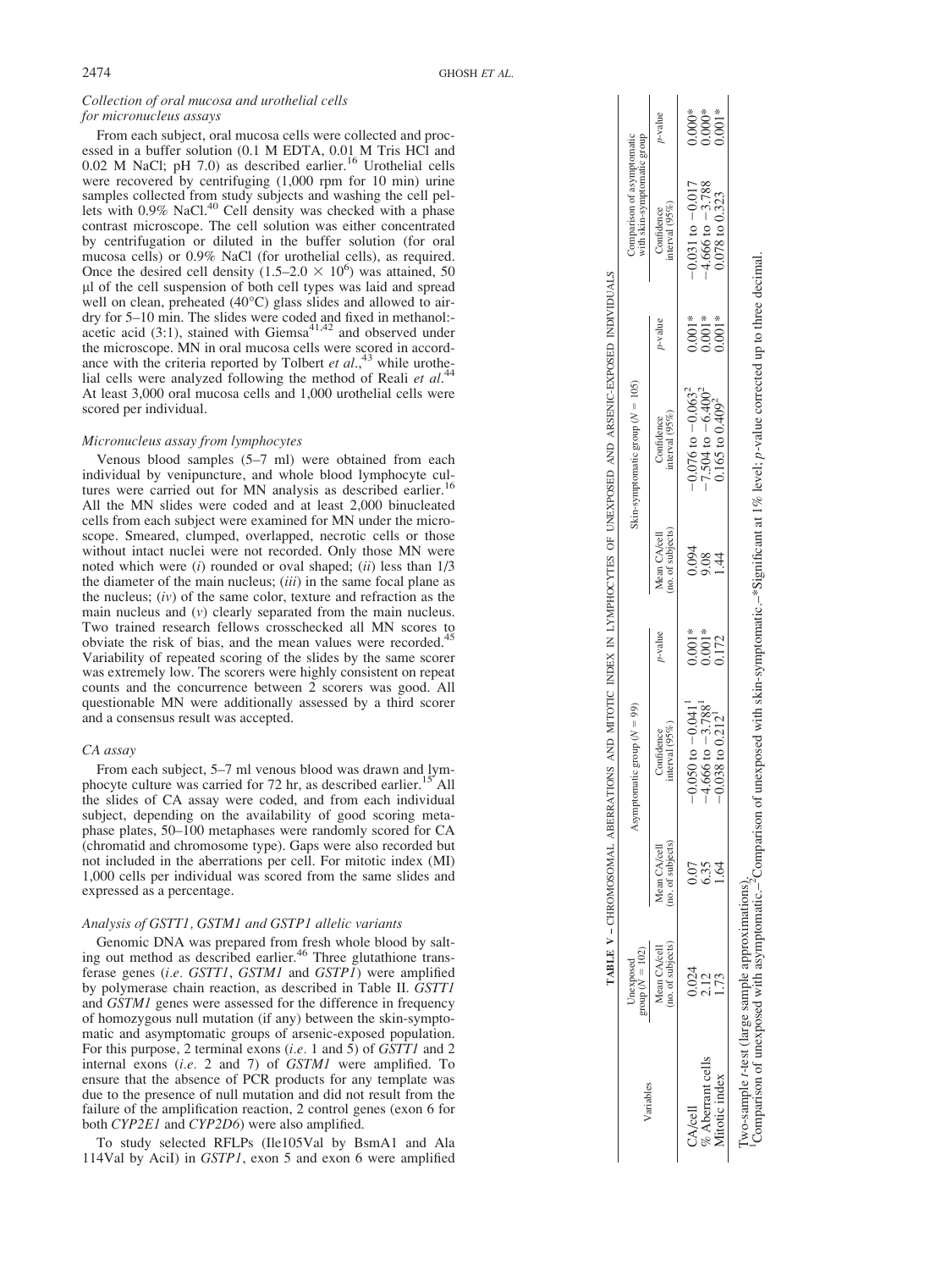using primers designed from the intronic region flanking the exons (Table II). The PCR products were digested with the restriction enzymes, according to the manufacturer's instructions (New England BioLabs). The 279-bp PCR product containing GSTP1 exon 5 was digested with BsmA1, which cleaved the DNA fragment to 147 and 132 bp fragments, if the polymorphic site was present. On the other hand, 280-bp PCR product containing GSTP1 exon 6, when digested with Aci I, cleaved into 170 and 110 bp fragments but the site was lost when the polymorphic site was present. All PCR products and the restriction digests, as appropriate, were analyzed by polyacrylamide gel (6%) electrophoresis; the gels were stained with ethidium bromide  $(0.5 \text{ µg/ml})$ , and the stained DNA bands were visualized under UV light as described by Sambrook et  $al$ .<sup>46</sup>

#### Statistical analysis

Mean and confidence intervals (CIs; 95%) were calculated for each parameter. Standard two-sample t-test (large sample approximations) was performed to test for significant differences in all parameters (arsenic contents in water and biological samples; MN frequencies in 3 cell types; CA; MIs) taken pairwise, between the unexposed and exposed groups. Unexposed group was designated as the reference category, when compared either with skin-symptomatic and asymptomatic individuals. Where difference between asymptomatic individuals versus skin-symptomatic individuals was studied, asymptomatic group was kept as the reference category. Statistical significance was evaluated within the asymptomatic and skin-symptomatic groups after stratification based on sex (between male and female) and smoking (between smoker and nonsmoker) (data not shown). Cochran–Armitage trend test was conducted to compare the increasing trend in all the aforementioned parameters with levels of arsenic in drinking water. The test of significance was carried out at both 5% and 1% levels based on  $\chi^2_{1,0.05} = 3.848$  and  $\chi^2_{1,0.01} = 6.035$ , respectively. To study the difference in genotype prevalence and association between the asymptomatic and symptomatic group, two-sample proportion test (binomial) was performed. The data was analyzed using statistical package MINITAB version 13. The association between GSTT1, GSTM1, GSTP1 and risks of manifesting arsenic toxicity were estimated with odds ratio (OR) and their 95% CIs derived from univariate unconditional logistic regression analysis. The null genotypes were considered as the reference category for GSTT1 and GSTM1, while homozygous Ile105Ile and Ala114Ala were kept as reference category for analyzing GSTP1.

## Results and discussion

#### Arsenic-induced skin lesions

Long-term exposure to arsenic causes changes in skin pigments and hyperkeratosis. This promotes ulceration of skin and accelerates the risk of cancer of skin, liver, bladder and kidney. Hallmark signs of chronic arsenicism observed in our present study are raindrop pigmentation (72.54%), palmar and plantar hyperkeratoses (82.78%) and hypo- and hyperpigmentation (47.54%). Among 244 skin-symptomatic individuals, 10 were identified as having Bowen's disease and one was affected with squamous cell carcinoma. These observations are consistent with reported studies conducted in Bangladesh and West Ben-<br>gal,<sup>47,48</sup> with the exception of a high incidence of Bowen's disease observed by us. No significant differences in the distribution of different skin lesions were observed as far as age or sex is concerned. Despite our attempt, it was not possible to find correlation between arsenic content in drinking water and the incidence of different skin lesions among study subjects, since some of them, when alerted, appropriately switched to drinking water with acceptable range of arsenic. Descriptive characteristics of the study participants (unexposed, exposed skin-symptomatic and asymptomatic subjects) are summarized in Table I.

| TABLE V1 - COMPARISON OF ARSENIC CONTENT AND FREQUENCIES OF MAY DE VESSENIC CONTENT IN WATER AMONG ASYMPTOMATIC AND SKIN-SYMPTOMATIC INDIVIDUALS | Mitotic index<br>$%$ of aberrant cells<br>CA/cell <sup>4</sup> |                          |           | 1.56<br>1.52<br>0.064 | 85194<br>85194<br>0.07 | $-1.101$<br>6.52 | Insignificant<br>at 1% level<br>Significant<br>Insignificant |                              |            | $\overline{41}$<br>0.896<br>0.896<br>0.896<br>0.092<br>0.092<br>0.097 | 1.47   | $-0.177$<br>$-0.58$ | insignificant<br>Significant<br>Insignificant | at $1\%$ level   |                                                                                                                                                                                        |
|--------------------------------------------------------------------------------------------------------------------------------------------------|----------------------------------------------------------------|--------------------------|-----------|-----------------------|------------------------|------------------|--------------------------------------------------------------|------------------------------|------------|-----------------------------------------------------------------------|--------|---------------------|-----------------------------------------------|------------------|----------------------------------------------------------------------------------------------------------------------------------------------------------------------------------------|
|                                                                                                                                                  | urothelial cells<br>MN/1,000                                   |                          |           | 1.16<br>4.16<br>4.25  |                        | 0.45             | Insignificant                                                |                              |            | 5.34<br>5.84<br>6.21                                                  |        | 7.58                | Significant                                   | at 1% level      |                                                                                                                                                                                        |
|                                                                                                                                                  | MN/1,000 oral<br>mucosa cells                                  |                          |           | र्<br>संक्रम<br>लल    |                        | 0.41             | Insignificant                                                |                              |            | $4.958$<br>5.453                                                      |        | 5.38                | Significant                                   | at $5%$ level    |                                                                                                                                                                                        |
|                                                                                                                                                  | lymphocytes<br>MN/1,000                                        |                          |           | 635<br>6635           |                        | 1.45             | Insignificant                                                |                              | 8.54       | 8.84                                                                  | 9.48   | 9.03                | Significant                                   | at 1% level      |                                                                                                                                                                                        |
|                                                                                                                                                  | Hair (µg/g)                                                    |                          |           | $149.28$<br>$149.28$  |                        | 19.40            | at $1\%$ level<br>Significant                                |                              |            | 1.92                                                                  | 2.51   |                     | Significant                                   | at 5% level      |                                                                                                                                                                                        |
|                                                                                                                                                  | $(\mu g/g)$<br>Nail                                            |                          |           | $\frac{2.02}{3.10}$   | 5.24<br>16.40          |                  | $1\%$ level<br>Significant<br>ದ                              |                              | 2.69       | 3.31                                                                  | 4.02   | 7.02                | Significant                                   | $1\%$ level<br>ಡ |                                                                                                                                                                                        |
|                                                                                                                                                  | Urine (µg/l)                                                   |                          | 124.19    | 182.93                | 287.62                 | 2.94             | Insignificant                                                |                              | 17.67      | 154.23                                                                | 239.75 | 6.34                | Significant                                   | at 5% level      |                                                                                                                                                                                        |
|                                                                                                                                                  | subjects<br>No. of                                             |                          |           | 27                    | 26                     |                  |                                                              |                              |            | 25                                                                    | 57     |                     |                                               |                  |                                                                                                                                                                                        |
|                                                                                                                                                  | Range of arsenic content (µg/l)                                | Asymptomatic individuals | $1 - 150$ | $151 - 250$           | 50 <sup>2</sup>        | CA               | ignificance                                                  | Skin-symptomatic individuals | $51 - 150$ | $151 - 250$                                                           | >250   |                     | ignificance                                   |                  | <sup>1</sup> All results are expressed as mean. <sup>-T</sup> Dotal number of aberrations (gaps not included)/total number of cells scored. <sup>-2</sup> Cochran-Armitage trend test. |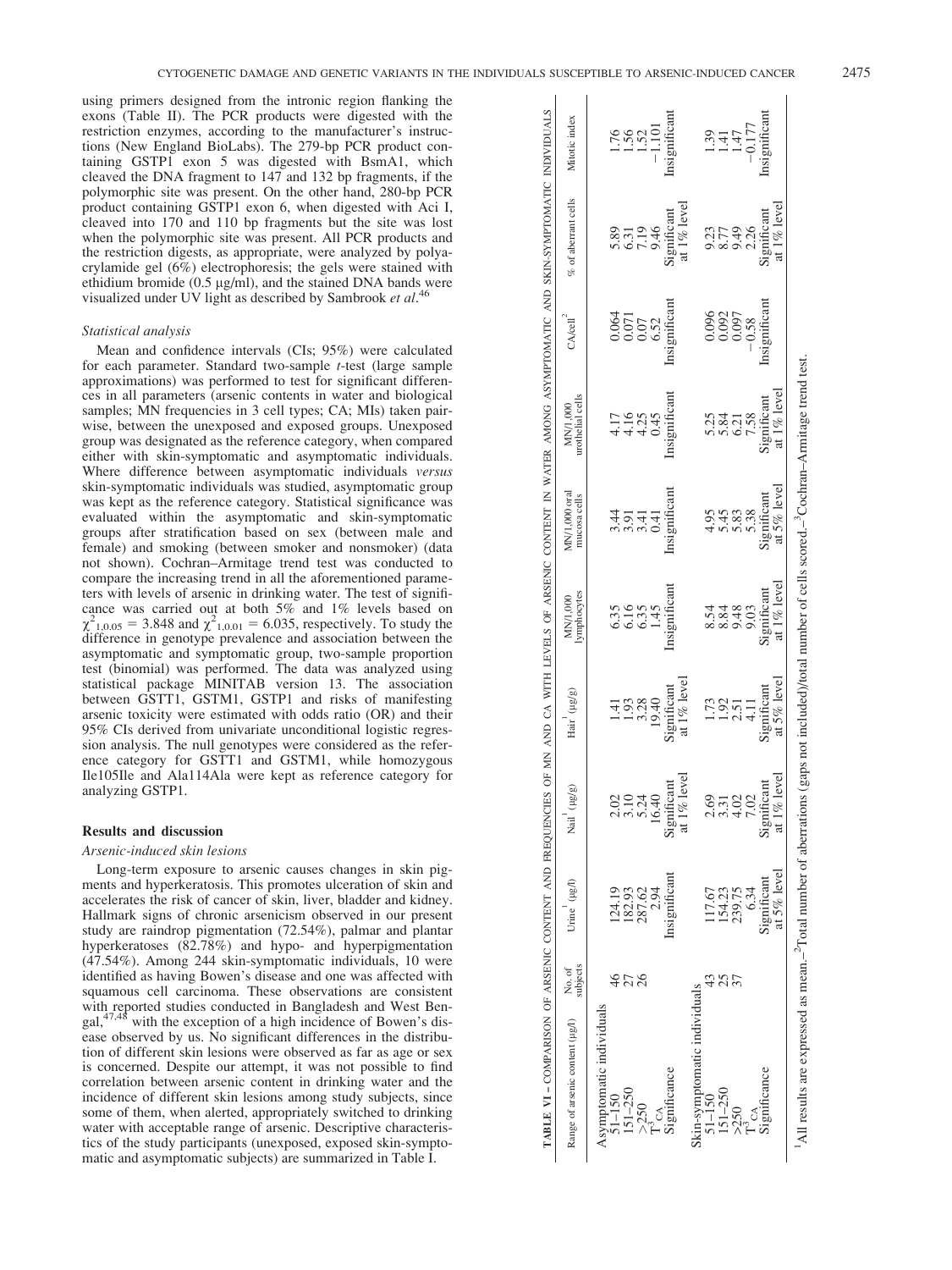TABLE VII – DISTRIBUTION OF GSTT1 AND GSTM1 NULL GENOTYPES IN THE ARSENIC-EXPOSED ASYMPTOMATIC AND SKIN-SYMPTOMATIC GROUPS

|                     |                             | No. of subjects and prevalence (% total) |                     |  |  |  |  |  |
|---------------------|-----------------------------|------------------------------------------|---------------------|--|--|--|--|--|
| Genotypes           | Asymptomatic<br>$(n = 178)$ | Skin-symptomatic<br>$(n = 244)$          | OR (95% CI)         |  |  |  |  |  |
| GSTM1               |                             |                                          |                     |  |  |  |  |  |
| $(-,-)$             | 40(53.33)                   | 35 (46.67)                               | 1.00 <sup>1</sup>   |  |  |  |  |  |
| $(-,+)$ and $(+,+)$ | 138 (39.77)                 | 209(60.23)                               | $1.73(1.24 - 2.22)$ |  |  |  |  |  |
| GSTT <sub>1</sub>   |                             |                                          |                     |  |  |  |  |  |
| $(-,-)$             | 22(40.00)                   | 33 (60.00)                               | 1.00 <sup>1</sup>   |  |  |  |  |  |
| $(-,+)$ and $(+,+)$ | 156 (42.51)                 | 211 (57.49)                              | $0.91(0.33 - 1.47)$ |  |  |  |  |  |

Two-sample proportion test (binomial). OR, odds ratio; CI, confidence interval. <sup>1</sup>Reference category.

#### Arsenic contents in water and biological samples

Arsenic contents in drinking water and other biological samples of exposed population (both skin-symptomatic and asymptomatic) were significantly higher  $(p < 0.001)$  when compared with the unexposed group (Table III). Within the exposed group (skinsymptomatic and asymptomatic), the difference in the arsenic contents of water, urine, nail and hair samples were not significant.

## MN in lymphocytes, oral mucosa cells and urothelial cells

Cytogenetic damage in the arsenic-exposed and unexposed groups was assessed by MN assay in the aforementioned 3 cell types. A highly significant increase in MN frequency in all the 3 cell types was observed in the exposed group (Table IV). Exposed skin-symptomatic individuals, on an average, exhibited a 4.50-, 3.36- and 3.53-fold increase of MN in lymphocytes, oral mucosal and urothelial cells, respectively, over the unexposed group (Table IV). The relative increment for skin-asymptomatic individuals compared with unexposed group was lower (3.10-, 2.13- and 2.46-folds increase in lymphocytes, oral mucosa and urothelial cells, respectively). Within the unexposed group, no significant difference in MN was observed based on either sex or smoking habits (data not shown). However, between the 2 exposed groups, a significant increase in MN in all the 3 cell types was observed in the skin-symptomatic group over the asymptomatic group. MN analysis suggests higher cytogenetic damage in the lymphocytes  $(p = 0.008)$  and oral mucosa cells  $(p = 0.026)$  of skin-asymptomatic smokers compared to asymptomatic nonsmokers (data not shown). However, sex of the exposed study subjects (male versus females) did not influence the results. The results of the MN assays in 3 cell types show that the genotoxic effects vary in different tissues. These differences may be due to the differences in the exposure level of arsenic or its metabolite to cells and/or to different cellular kinetics of the different cells.<sup>43</sup> A slightly higher incidence of MN was observed in lymphocytes compared to the other 2 exfoliated epithelial cells. The difference could also be due to different concentrations at cellular level.

#### CA in lymphocytes

As far as the MIs were concerned, a significant decrease in the mean MI values was observed in the exposed group compared to unexposed group (Table V). The decrease could suggest a slower progression of lymphocytes from S to M phase of the cell cycle.<sup>4</sup> No significant differences were observed in MI between asymptomatic and skin-symptomatic groups. CA was determined in 2 different ways, i.e., CA per cell and the percentages of aberrant cells. A significant increase in CA per cell was observed in the 2 exposed groups (2.92- to 3.92-fold) compared to the unexposed group (Table V). No significant differences in CA were observed either within the unexposed or exposed groups based on their smoking habit and sex (data not shown). Between the 2 exposed groups, a significant increase (1.5-fold) in cytogenetic damage was noted in the lymphocytes of the skin-symptomatic individuals, when compared with asymptomatic individuals. Out of all types of aberrations, chromatid breaks and gaps were the predominant forms of CAs observed. Chromosome-type aberrations such as dicentrics were also observed. Some chromatid exchanges were also noted. Our data are consistent with the earlier reports that showed elevated incidence of CAs after chronic arsenic expo-sure.10,11,50,51

# Comparison of arsenic content in biological samples, frequencies of MN and CA with arsenic content in water

The exposed group was divided into 3 subgroups based on the levels of arsenic exposure through drinking water—high ( $>250 \text{ µg/l}$ ), medium (151–250  $\mu$ g/l), and low (51–150  $\mu$ g/l) (Table VI). With the increment of arsenic content in drinking water, higher level of deposition of arsenic in nail and hair was observed in the skin asymptomatic group with similar trend in the percentage of aberrant cells in those study subjects. In the skinsymptomatic group, with the exception of CA/cell and MI, all other parameters showed significant increase with the increase in levels of arsenic in drinking water (Table VI).

## Assessment of the role of selected GST genes towards susceptibility to arsenic toxicity

There are several studies trying to correlate the status of metabolizing enzymes or enzymes involved in DNA repair with a num-<br>ber of diseases.<sup>25–30</sup> However, the results are not unequivocal. We have examined the association, if any, between GST genotypes with arsenic-induced skin lesions. Frequencies of null genotype in GSTT1 were 13.52% (33/244) and 12.92% (23/178) in skin-symptomatic and asymptomatic individuals and GSTM1 null genotype were 13.90% (34/244) and 22.47% (40/178) in skin-symptomatic and asymptomatic individuals, respectively (Table VII). The distribution of GSTM1 null genotypes was significantly higher in the asymptomatic group ( $p = 0.026$ ). Compared to those with GSTM1 null genotype, individuals with GSTM1-positive (at least one allele) had significantly higher risk of arsenic-induced skin lesions (OR, 1.73; 95% CI, 1.24–2.22). The frequencies of the variations found in the study has been compared to the general distribution of these variations in the same ethnic population and observed to be similar to the overall exposed population, irrespective of their sensitivity towards arsenic (data not shown). To explore possible gene–gene interaction, we examined the joint effect of GSTT1 and GSTM1, which also suggests role of GSTM1 with arsenic toxicity (data not shown). We have carried out the analysis of genotoxicity data based on GSTM1 and GSTT1 status both for skinsymptomatic and asymptomatic individuals, but no significant difference was observed (data not shown). A total of 86 skin-symptomatic and 110 asymptomatic individuals were genotyped for GSTP1 Ile/Val variants at codon 105 and Ala/Val variants at codon 114 (Table VIII). There was no significant alteration in GSTP1 genotype frequencies between 2 arsenic exposed groups split by their skin phenotypes.

Contrary to the hypothesis of protective role of GSTs, we found increased risk of developing arsenic toxicity with GSTM1-positive phenotype. Similar findings suggesting protective role of GSTM1 null genotype with several other diseases (e.g. Balkan endemic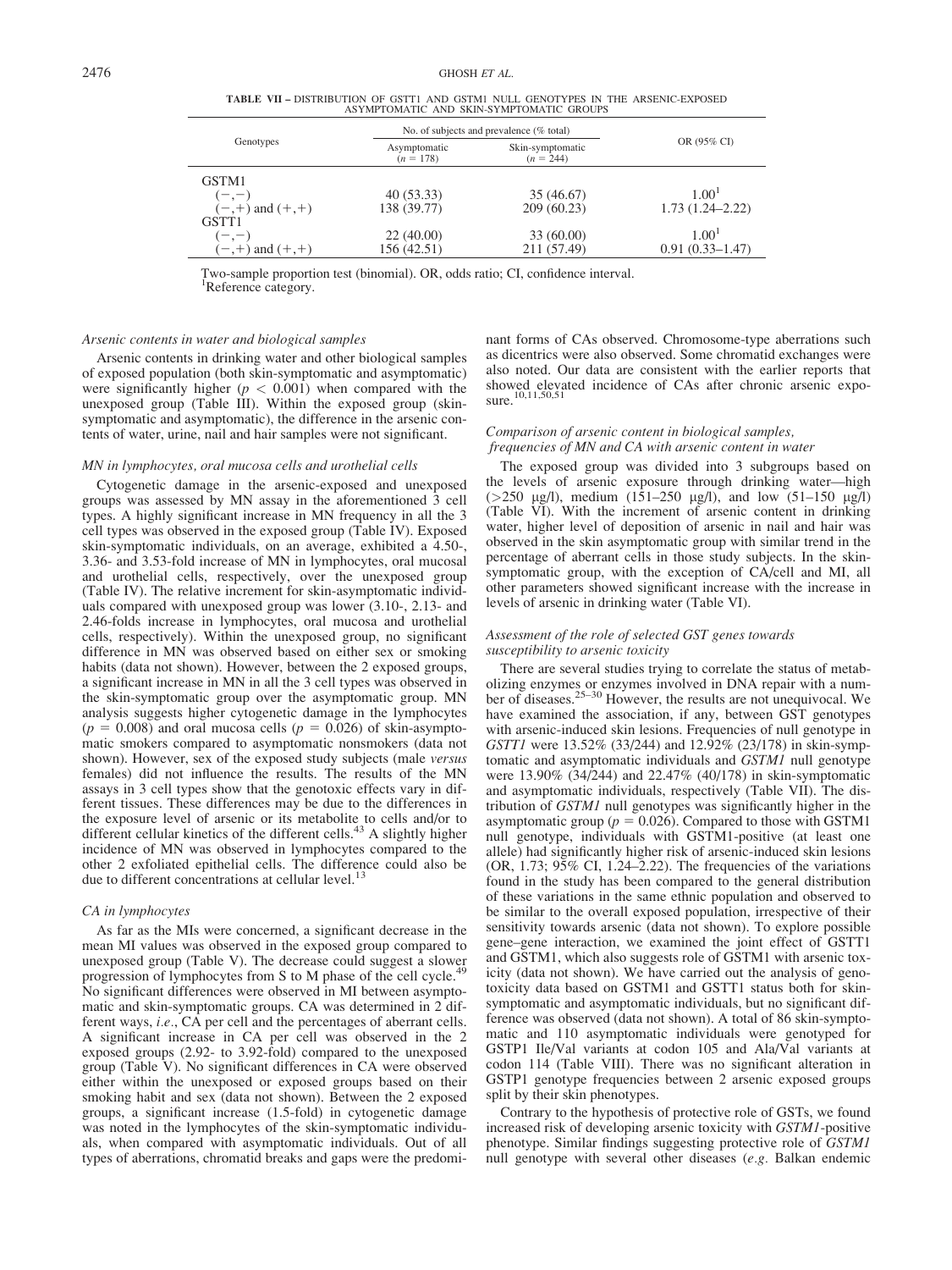|                           | No. of subjects and prevalence $(\%)$ |                                |                     |  |
|---------------------------|---------------------------------------|--------------------------------|---------------------|--|
| Genotypes                 | Asymptomatic<br>$(n = 110)$           | Skin-symptomatic<br>$(n = 86)$ | OR (95% CI)         |  |
| <i>GSTP1</i> at codon 105 |                                       |                                |                     |  |
| Ile/Ile                   | 82 (74.54)                            | 65 (75.58)                     | 1.00 <sup>1</sup>   |  |
| Ile/Val                   | 25(22.73)                             | 18 (20.93)                     | $0.91(0.46 - 1.80)$ |  |
| Val/Val                   | 3(2.73)                               | 3(3.49)                        | $1.26(0.25 - 6.40)$ |  |
| GSTP1 at codon 114        |                                       |                                |                     |  |
| Ala/Ala                   | 103 (93.63)                           | 78 (90.69)                     | 1.00 <sup>1</sup>   |  |
| Ala/Val                   | 5(4.54)                               | 8 (9.3)                        | $2.09(0.67 - 6.53)$ |  |
| Val/Val                   | 2(1.82)                               |                                |                     |  |

TABLE VIII – DISTRIBUTION OF GSTP1 GENOTYPES IN ARSENIC-EXPOSED ASYMPTOMATIC AND SKIN-SYMPTO-MATIC GROUPS

Two-sample proportion test (binomial). OR, odds ratio; CI, confidence interval. <sup>1</sup>Reference category.

neuropathy, chronic pancreatitis, POAG, lung cancer) have also been reported by several authors.<sup>25,52–54</sup> These findings are not surprising, since, although GSTs are generally recognized as detoxifying enzymes, they could also be involved in the generation and activation of toxic compounds. $\frac{55,56}{2}$  Recent evidences support the role of bioactivation by GSTs.<sup>57</sup>

#### **Conclusions**

Thus, the overall results suggest that skin-symptomatic individuals are more susceptible to arsenic-induced toxicity and genotoxicity than the asymptomatic individuals. Although skin-symptomatic individuals are more susceptible to arsenic-induced genotoxicity, asymptomatic individuals are subclinically affected and are also significantly susceptible to arsenic-induced genotoxicity. This is the first report of the comparison of arsenic-induced genotoxicity between skin-symptomatic and asymptomatic individuals exposed to same arsenic-contaminated water and the possible protective role of GSTM1 null in arsenic toxicity. These results also indicate that genetic variations may play an important role in arsenic-induced toxicity and genotoxicity through interplay of multiple gene products, which need to be explored further and are being currently investigated.

## Acknowledgements

The study is supported by grants (CMM-003 and CMM-0016) and research fellowships (P.G. and A.B.) from Council of Scientific and Industrial Research (CSIR), Government of India. A senior research fellowship (to J.M.) awarded for the study by Indian Council of Medical Research, Government of India, is thankfully acknowledged. The authors also thank Prof. D. Chakraborti (Director, School of Environmental Studies, Jadavpur, Kolkata) for his technical help and guidance in estimating the arsenic content in water and biological samples examined in his laboratory.

## References

- 1. WHO. Guidelines for drinking water quality,2nd ed, vol.2:Health criteria and other supporting information. Geneva: WHO, 1996.940–94.
- 2. US EPA. Arsenic and clarifications to compliance and new source monitoring rule: a quick reference guide, 2001. Available at www. epa.gov/safewater/ars/quickguide.pdf (accessed August 14, 2003).
- 3. Chakraborti D, Rahman MM, Paul K, Chowdhury UK, Sengupta MK, Lodh D, Chanda CR, Saha KC, Mukherjee SC. Arsenic calamity in the Indian subcontinent—what lessons have been learned? Talanta 2002;58:3–22.
- 4. Guha Mazumder DN, Haque R, Ghosh N, De BK, Santra A, Chakraborty D, Smith AH. Arsenic levels in drinking water and the prevalence of skin lesions in West Bengal, India. Int J Epidemiol 1998;27: 871–7.
- 5. Agahian B, Lee JS, Nelson JH, Johns RE. Arsenic levels in fingernails as a biological indicator of exposure to arsenic. Am Ind Hyg Assoc J 1990;51:646–51.
- 6. Buchet JP, Lauwerys R, Roels H. Comparison of the urinary excretion of arsenic metabolites after a single dose of sodium arsenite, monomethylarsonate or dimethylarsinate in man. Int Arch Occup Environ Health 1981;48:71–9.
- 7. Biggs ML, Kalman DA, Moore LE, Hopenhayn-Rich C, Smith MT, Smith AH. Relationship of urinary arsenic to intake estimates and a biomarker of effect, bladder cell micronuclei. Mutat Res 1997;386: 185–95.
- 8. Liou SH, Lung JC, Chen YH, Yang T, Hsieh LL, Chen CJ, Wu TN. Increased chromosome–type chromosome aberration frequencies as biomarkers of cancer risk in a blackfoot endemic area. Cancer Res  $1999.59.1481 - 4$
- 9. National Research Council. Arsenic in drinking water. Washington, DC: National Academy Press, 1999;193–228.
- 10. Ostrosky-Wegman P, Gonsebatt ME, Montero R, Vega L, Barba H, Espinosa J. Lymphocyte proliferation kinetics and genotoxic findings in a pilot study on individuals chronically exposed to arsenic in Mexico. Mutat Res 1991;250:477–82.
- 11. Maki-Paakkanen J, Kurttio P, Paldy A, Pekkanen J. Association between the clastogenic effect in peripheral lymphocytes and human exposure to arsenic through drinking water. Environ Mol Mutagen 1998;32:301–13.
- 12. Dulout FN, Grillo CA, Seoane AI, Maderna CR, Nilsson R, Vahter M, Darroudi F, Natarajan AT. Chromosomal aberrations in peripheral blood lymphocytes from native Andean women and children from northwestern Argentina exposed to arsenic in drinking water. Mutat Res 1996;370:151–8.
- 13. Basu A, Mahata J, Gupta S, Giri AK. Genetic toxicology of a paradoxical human carcinogen, arsenic—a review. Mutat Res 2001;488: 171–94.
- 14. Basu A, Mahata J, Roy AK, Sarkar JN, Poddar G, Nandy AK, Sarkar PK, Dutta PK, Banerjee A, Das M, Ray K, Roychaudhury S, et al. Enhanced frequency of micronuclei in individuals exposed to arsenic through drinking water in West Bengal, India. Mutat Res 2002;516:  $29 - 40.$
- 15. Mahata J, Basu A, Ghoshal S, Sarkar JN, Roy AK, Poddar G, Nandy AK, Banerjee A, Ray K, Natarajan AT, Nilsson R, Giri AK. Chromosomal aberrations and sister chromatid exchanges in individuals exposed to arsenic through drinking water in West Bengal, India. Mutat Res 2003;534:133–43.
- 16. Basu A, Ghosh P, Das JK, Banerjee A, Ray K, Giri AK. Micronuclei as biomarkers of carcinogen exposure in populations exposed to arsenic through drinking water in West Bengal, India: a comparative study in 3 cell types. Cancer Epidemiol Biomarkers Prev 2004;13: 820–7.
- 17. Chowdhury TR, Mondal BK, Samanta G, Basu GK, Chowdhury PP, Chanda R, Karan NK, Lodh D, Dhar RK, Das D, Saha KC, Chakraborti D. Arsenic in groundwater in six districts of West Bengal, India: the biggest calamity in the world: the status report up to August 1995. In: Abernathy CO, Calderon RL, Chappell WR, eds.Arsenic exposure and health effects. London: Chapman and Hall, 1997. vol.9,93–111.
- 18. Vahter M, Concha G, Nermel B, Nilsson R, Dulout F, Natarajan AT. A unique metabolism of inorganic arsenic in native Andean women. Eur J Pharm 1995;293:455–62.
- 19. Abernathy CO, Liu YP, Longfellow D, Aposhian HV, Beck B, Fowler B, Goyer R, Menzer R, Rossman T, Thompson C, Waalkes M. Arsenic: health effects, mechanism of actions and research issues. Environ Health Perspect 1999;107:593–7.
- 20. Hopenhayn-Rich C, Browning SR, Picciotto IH, Ferreccio C, Peralta C, Gibb H. Chronic arsenic exposure and risk of infant mortality in two areas of Chile. Environ Health Perspect 2000;108:667–73.